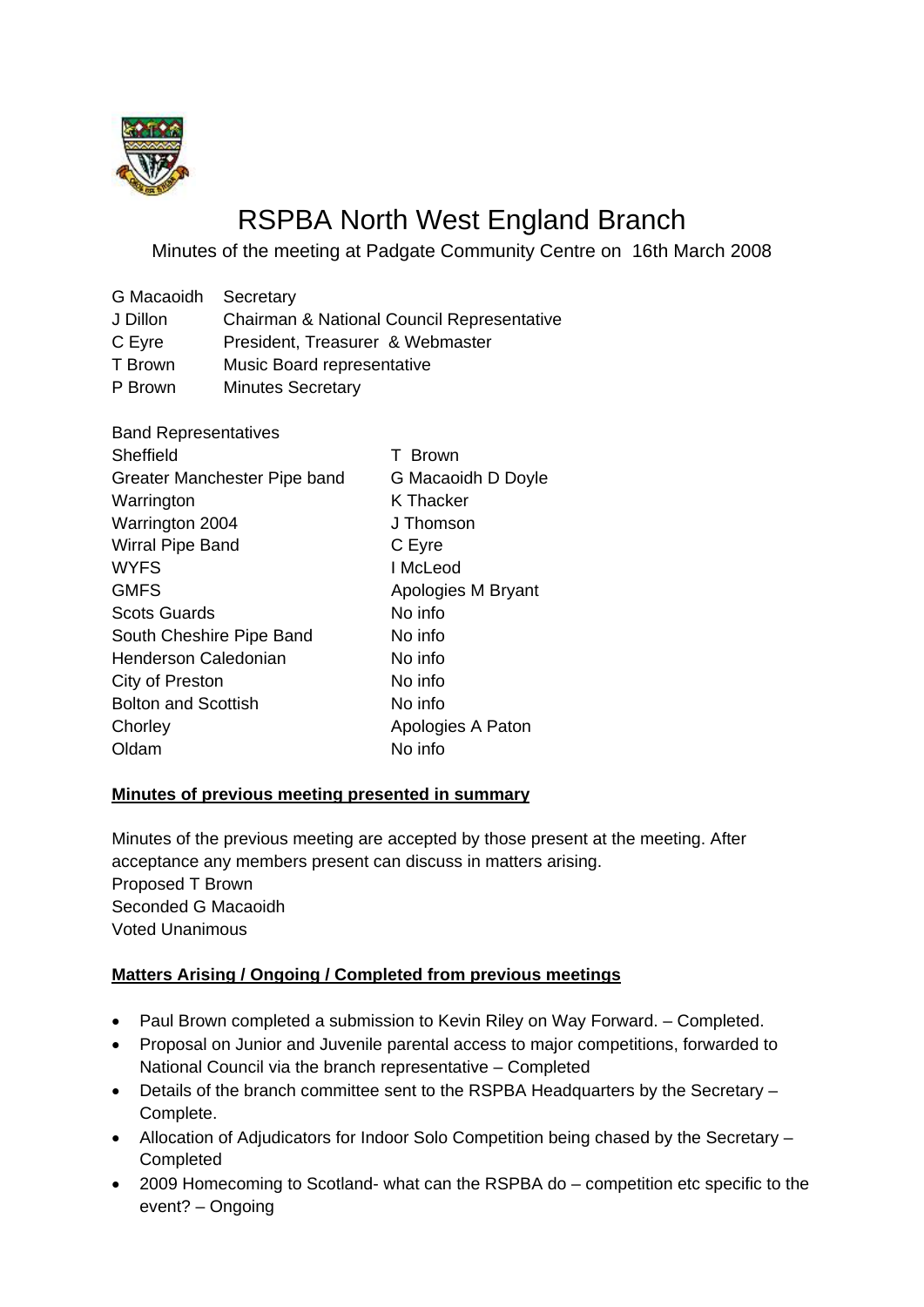- Branch Outdoor Completion Ongoing
- Ferguson Trophy 19th April 2008. £50.00 towards travel/subsistence will be provided by the Branch. Brett Shacklady and Sam MacDonald prospective competitors. – Ongoing
- Sheffield to provide Trophies for Solo Drumming ( 2nd 3rd Open 2/4, 2nd 3rd Open MSR and 1st 2nd 3rd in Horn Pipe and Jig) - Ongoing

## **Secretaries Reports**

.

- 1. On chasing adjudicators for Solos, found none were assigned and previous engagement took precedence. Have now received confirmation that:
	- Robert Mathieson for Trios on the  $29<sup>th</sup>$  March, Secretary looking at travel arrangements.
	- Cameron Edgar assigned for Solos on  $12<sup>th</sup>$  April 2008...
	- Mini Bands adjudicator to be assigned.
- 2. Solos now on  $12<sup>th</sup>$  April as only data available that suits the majority of those entered in the February Competition.
- 3. Received 10 completed Band Returns from Headquarters, 14 bands are registered and have paid.

#### **Treasurers Report**

Explanation of the £40 local levy for branch functions made to those present. The levy keeps the branch solvent and supports the running of the Solos, Trios and Mini Band events.

Those bands that have paid are: **Chorley Sheffield** Manchester Henderson Scots guards (with entry to Trios) **Warrington** Warrington 2004 **Wirral** GMFS (with entry to Trios)

Bank Account access being progressed for the new 2008 Committee. Float issued to P Brown for the February Solos returned to the treasurer.

#### **Music Board Report.**

- 1. The next music board meeting is on the  $12<sup>th</sup>$  April in Glasgow.
- 2. Sheffield have 12 members taking PDQB exams on the  $29<sup>th</sup>$  March 2008.
- 3. The Syllabus has changed from that currently on the branch Web Site. Theresa to forward latest details to Chris of the College of Piping web page that has the latest details. Chris will then update the link on the branch site.

Branch Outdoor Competition

1. Information sought from the RSPBA, informed that this was a branch matter. To try and progress Theresa in discussions with Jim Campbell, Music Board on check list for